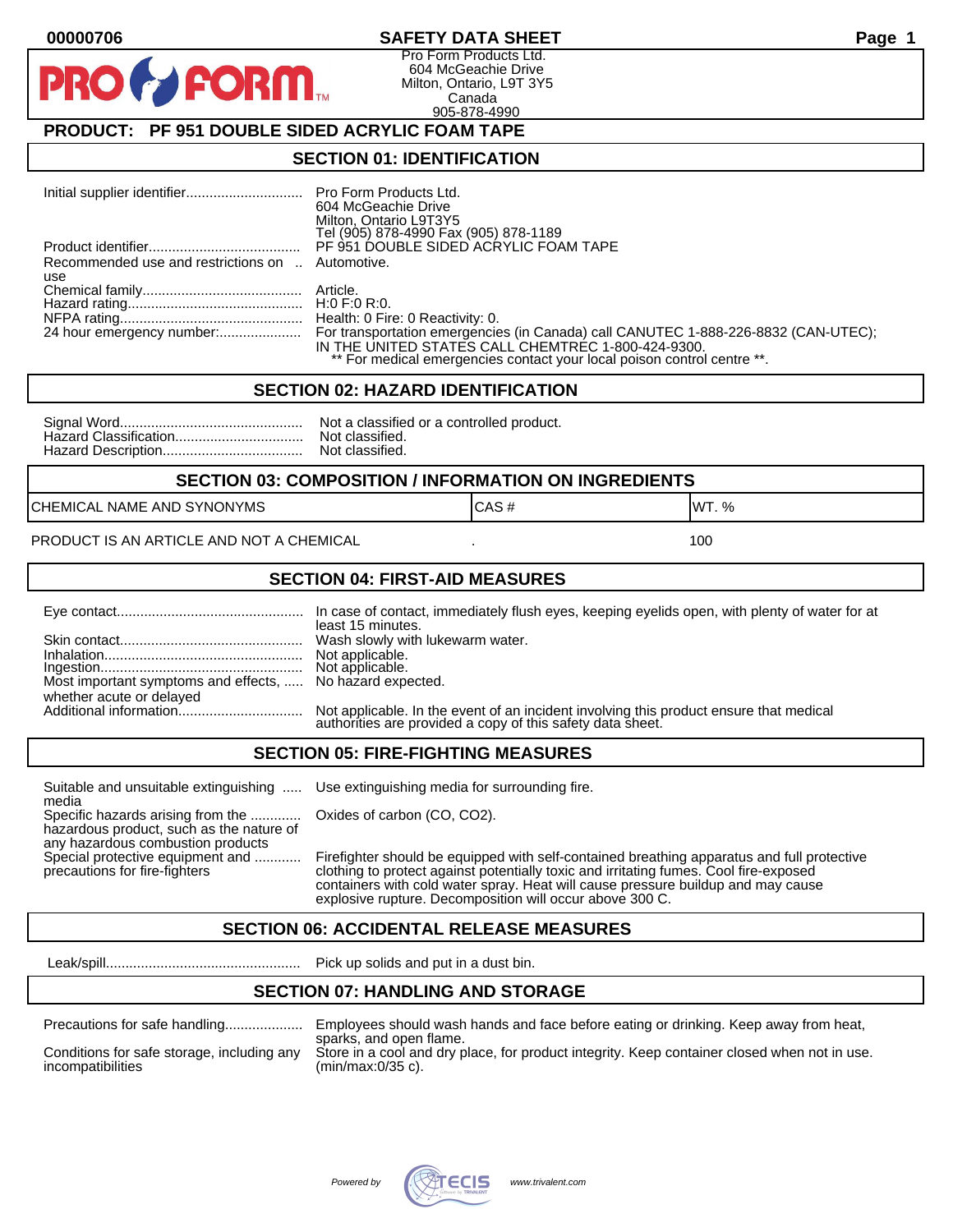## **PRODUCT: PF 951 DOUBLE SIDED ACRYLIC FOAM TAPE**

#### **SECTION 08: EXPOSURE CONTROLS / PERSONAL PROTECTION**

| <b>INGREDIENTS</b>               | TWA | <b>ACGIH TLV</b><br>STEL                                                                                                          | <b>IPEL</b> | <b>OSHA PEL</b><br><b>STEL</b>                                                       | <b>NIOSH</b><br>IREL |
|----------------------------------|-----|-----------------------------------------------------------------------------------------------------------------------------------|-------------|--------------------------------------------------------------------------------------|----------------------|
|                                  |     | Not applicable.<br>Not applicable.<br>Not applicable.<br>Wear adequate protective clothes.<br>Safety boots per local regulations. |             | Educate and train employees on the safe use and handling of the product. Employees   |                      |
| Appropriate engineering controls |     | General ventilation.                                                                                                              |             | should wash their hands and face before eating, drinking, or using tobacco products. |                      |

## **SECTION 09: PHYSICAL AND CHEMICAL PROPERTIES**

|                                                                    | Tape.                                                             |
|--------------------------------------------------------------------|-------------------------------------------------------------------|
|                                                                    | Various colours. (Prolonged storage may lead to discolouration.). |
|                                                                    | Slight.                                                           |
|                                                                    | Not applicable.                                                   |
| Vapour pressure (mm Hg)                                            | Not applicable.                                                   |
|                                                                    | Not applicable.                                                   |
|                                                                    | Not applicable.                                                   |
| Relative Density (Specific Gravity)                                | No data.                                                          |
| Melting / Freezing point (deg C)                                   | Not applicable.                                                   |
|                                                                    | Insoluble.                                                        |
| Initial boiling point / boiling range (deg C).                     | Not applicable.                                                   |
|                                                                    | Not applicable.                                                   |
| Flash point (deg C), method                                        | Not applicable.<br>Not applicable.                                |
| Auto ignition temperature (deg C)<br>Upper flammable limit (% vol) | Not applicable.                                                   |
| Lower flammable limit (% vol)                                      | No Data.                                                          |
| Partition coefficient - n-octanol/water                            | No data.                                                          |
|                                                                    | No data.                                                          |
|                                                                    | No data.                                                          |

## **SECTION 10: STABILITY AND REACTIVITY**

| Conditions to avoid, including static  Keep away from heat.<br>discharge, shock or vibration<br>Hazardous decomposition products Oxides of carbon (CO,CO2). | Stable at normal temperatures and pressures.<br>Avoid heat, sparks and flames.<br>Possibility of hazardous reactions Will not occur under normal temperature and pressure. |
|-------------------------------------------------------------------------------------------------------------------------------------------------------------|----------------------------------------------------------------------------------------------------------------------------------------------------------------------------|
|                                                                                                                                                             |                                                                                                                                                                            |

# **SECTION 11: TOXICOLOGICAL INFORMATION**

| <b>INGREDIENTS</b>          |                                                                         | ILC50                                                                                   | ILD50 |
|-----------------------------|-------------------------------------------------------------------------|-----------------------------------------------------------------------------------------|-------|
| Effects of chronic exposure | Not expected to pose any hazards.<br>Not applicable.<br>Not applicable. | occupational hygiene adhered to, risks are improbable. May cause mechanical irritation. |       |

## **SECTION 12: ECOLOGICAL INFORMATION**

Persistence and degradability................... Not available.

## **SECTION 13: DISPOSAL CONSIDERATIONS**

and methods of disposal, including any contaminated packaging

Information on safe handling for disposal . Dispose of waste in accordance with all applicable Federal, Provincial/State and local